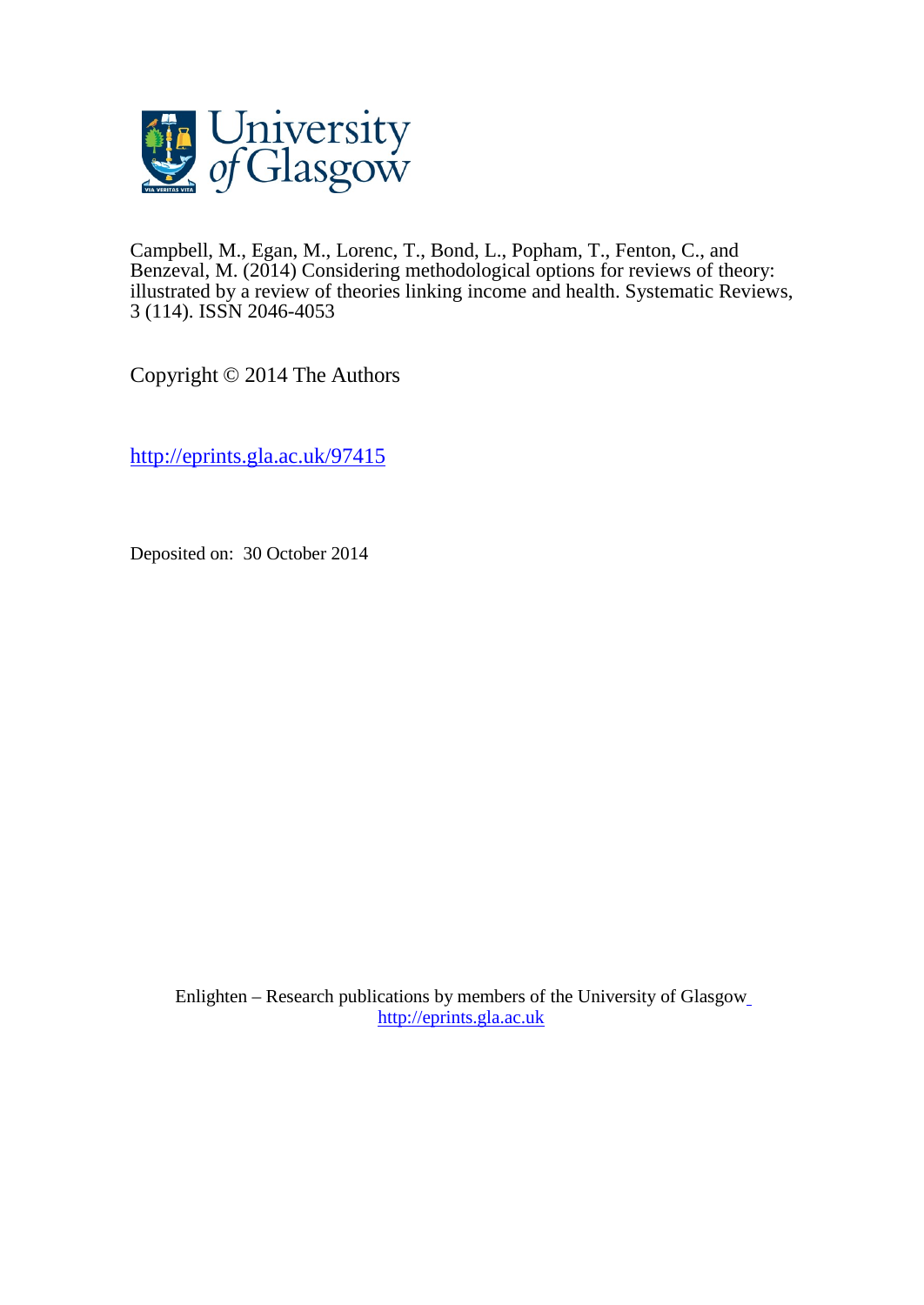# **METHODOLOGY CONSUMING ACCESS**



# Considering methodological options for reviews of theory: illustrated by a review of theories linking income and health

Mhairi Campbell<sup>1\*</sup>, Matt Egan<sup>2</sup>, Theo Lorenc<sup>3</sup>, Lyndal Bond<sup>4</sup>, Frank Popham<sup>1</sup>, Candida Fenton<sup>1</sup> and Michaela Benzeval<sup>1,5</sup>

# Abstract

**Background:** Review of theory is an area of growing methodological advancement. Theoretical reviews are particularly useful where the literature is complex, multi-discipline, or contested. It has been suggested that adopting methods from systematic reviews may help address these challenges. However, the methodological approaches to reviews of theory, including the degree to which systematic review methods can be incorporated, have received little discussion in the literature. We recently employed systematic review methods in a review of theories about the causal relationship between income and health.

Methods: This article discusses some of the methodological issues we considered in developing the review and offers lessons learnt from our experiences. It examines the stages of a systematic review in relation to how they could be adapted for a review of theory. The issues arising and the approaches taken in the review of theories in income and health are considered, drawing on the approaches of other reviews of theory.

Results: Different approaches to searching were required, including electronic and manual searches, and electronic citation tracking to follow the development of theories. Determining inclusion criteria was an iterative process to ensure that inclusion criteria were specific enough to make the review practical and focused, but not so narrow that key literature was excluded. Involving subject specialists was valuable in the literature searches to ensure principal papers were identified and during the inductive approaches used in synthesis of theories to provide detailed understanding of how theories related to another. Reviews of theory are likely to involve iterations and inductive processes throughout, and some of the concepts and techniques that have been developed for qualitative evidence synthesis can be usefully translated to theoretical reviews of this kind.

**Conclusions:** It may be useful at the outset of a review of theory to consider whether the key aim of the review is to scope out theories relating to a particular issue; to conduct in-depth analysis of key theoretical works with the aim of developing new, overarching theories and interpretations; or to combine both these processes in the review. This can help decide the most appropriate methodological approach to take at particular stages of the review.

Keywords: Review, Theory, Systematic review

Full list of author information is available at the end of the article



<sup>© 2014</sup> Campbell et al.; licensee BioMed Central Ltd. This is an Open Access article distributed under the terms of the Creative Commons Attribution License [\(http://creativecommons.org/licenses/by/4.0\)](http://creativecommons.org/licenses/by/4.0), which permits unrestricted use, distribution, and reproduction in any medium, provided the original work is properly credited. The Creative Commons Public Domain Dedication waiver [\(http://creativecommons.org/publicdomain/zero/1.0/](http://creativecommons.org/publicdomain/zero/1.0/)) applies to the data made available in this article, unless otherwise stated.

<sup>\*</sup> Correspondence: [Mhairi.Campbell@glasgow.ac.uk](mailto:Mhairi.Campbell@glasgow.ac.uk) <sup>1</sup>

<sup>&</sup>lt;sup>1</sup>MRC/CSO Social and Public Health Sciences Unit, University of Glasgow, Glasgow, UK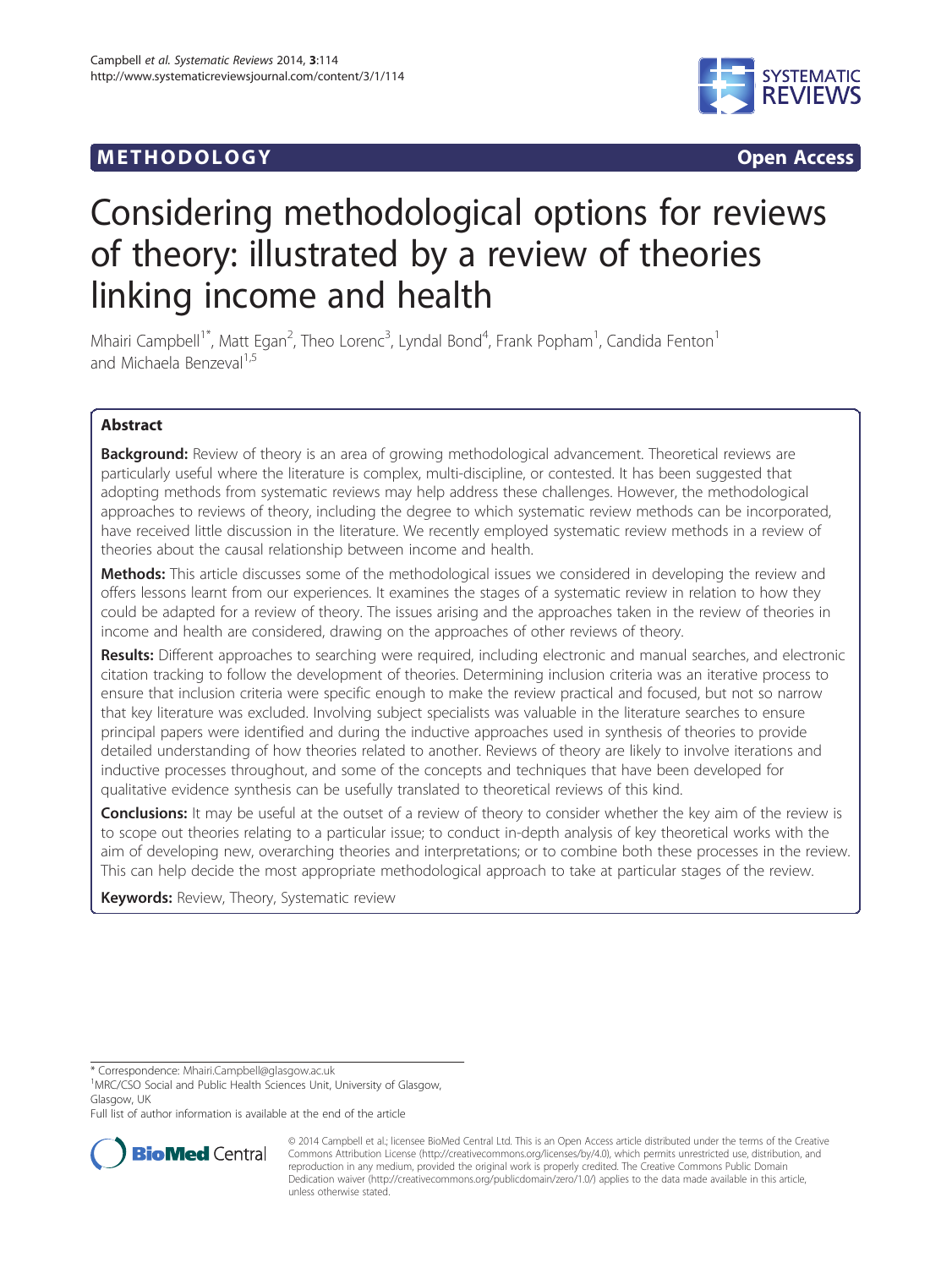#### Background

Theory is fundamental to research and rational thought. The term 'theory' has been variously defined, and is frequently used without definition, but often refers to an explanatory framework for observations. In science, theories generally purport to explain empirical observations and form the basis on which testable hypotheses are generated to provide support for, or challenge, the theory. Gorelick defines theory as 'the creative, inductive, and synthetic discipline of forming hypotheses' [[1\]](#page-10-0), p. 7. Popper defined a scientific theory as one that is experimentally falsifiable [\[2\]](#page-10-0). Merton has contrasted 'grand' social theories such as Marxism, functionalism, and post-modernism with 'middle-range theories' that start with an empirical phenomenon and abstract from it to create general statements that can be verified by data [[3\]](#page-10-0). Mid-range theories are dominant within empirical and scientific approaches to research. Gough usefully categorises such research as aiming to generate, explore, or test theories. Of particular importance in health literature are studies which include theories about cause and effect; such studies may test these theories in a 'black box' way or attempt to generate, explore, and test more clearly articulated causal-pathway frameworks, such as those presented in logic models [[4\]](#page-10-0). For this discussion, the terms 'causal pathway', 'causal maps', and 'logic model' refer to qualitative models used to identify key concepts and the links between them [\[5](#page-10-0)].

Within the health sciences, it is widely understood that individual and population health are influenced by a wide array of interconnecting factors, so theoretical models can be complex and, at times, contested [[6\]](#page-10-0). However, different disciplines approach such research in different ways and are not always well connected. Reviews of theory may aid our attempts to navigate a diverse literature and potentially lead to insights into how factors relate to one another [[6-9\]](#page-10-0). Theory reviews could have one or more of the following aims: identifying and mapping a comprehensive range of relevant theories; assessing which theories have become influential and which have been, or have become over time, largely overlooked; and integrating complementary theories and facilitating the analysis and synthesis of theories into more generalised or abstract 'meta-theories'. By focusing on theory, rather than diverse empirical studies, reviews can be useful devices to describe complex topics across different disciplines and inform policy debates.

The purpose of this article is to consider the ways in which theoretical reviews might be conducted and in particular the role of systematic approaches within this. It illustrates the discussion by drawing on the approach of a recent theoretical review the authors undertook of income and health [\[10\]](#page-10-0). It discusses some of the methodological challenges and options that reviewers may face when planning and conducting reviews that focus on theoretical literature. We think the discussion will be particularly relevant to reviewers considering the degree to which they might attempt to use and adapt methods commonly associated with systematic reviews, which tend to have been developed around reviews of empirical research and thus not specifically designed to assess descriptions of theories underpinning research. We will discuss the extent to which methods developed and used for reviews of empirical research may, or indeed may not, be usefully adapted to meet the challenges posed when reviewing theories on the phenomena of interest. In particular, we will discuss some of the methods we (the authors) employed when conducting our own recent review of theories of income and health [\[10\]](#page-10-0). Reviews of theory are part of a growing methodological advancement, and we think this would be an opportune time to contribute lessons learnt from our project and others and discuss some of the methodological considerations that inform such a review. Some of our reflections are based on the methods we employed in our review; others result from critical thinking and discussions that took place following the review's completion.

Below, we outline general approaches in the literature to conducting reviews of theories. We then describe the broad principles of our approach before providing a detailed summary of each stage of the review and the way in which we incorporated systematic approaches into them. We examine how this contributed to our understanding of the literature on income and health and reflect on the value of this approach.

#### Existing approaches to reviews of theory

There is often substantial variation in the methodologies of reviews that consider theory. Some take the form of traditional literature reviews, often reliant on expert knowledge in the relevant field. Such expert knowledge allows in-depth understanding of theories and links between them. However, it can be limited to the disciplinary perspective of the reviewer, not necessarily identifying less popular or emerging theories, and cannot provide a sense of the extent to which different theories are employed in the literature. Given these limitations, some reviewers of theory have employed methodologies associated with systematic reviews such as comprehensive searches and clear criteria for including, appraising, and synthesising the literature to provide a more comprehensive picture [\[11,12\]](#page-10-0). Reviews of theory are thus rather different to reviews of empirical data. In particular, the primary goal of using systematic methods in the latter case is to minimise bias. In theory reviews—where it is not even clear that the concept of 'bias' is substantively meaningful—their main contribution may be more in 'opening up' reviewers' thinking about the research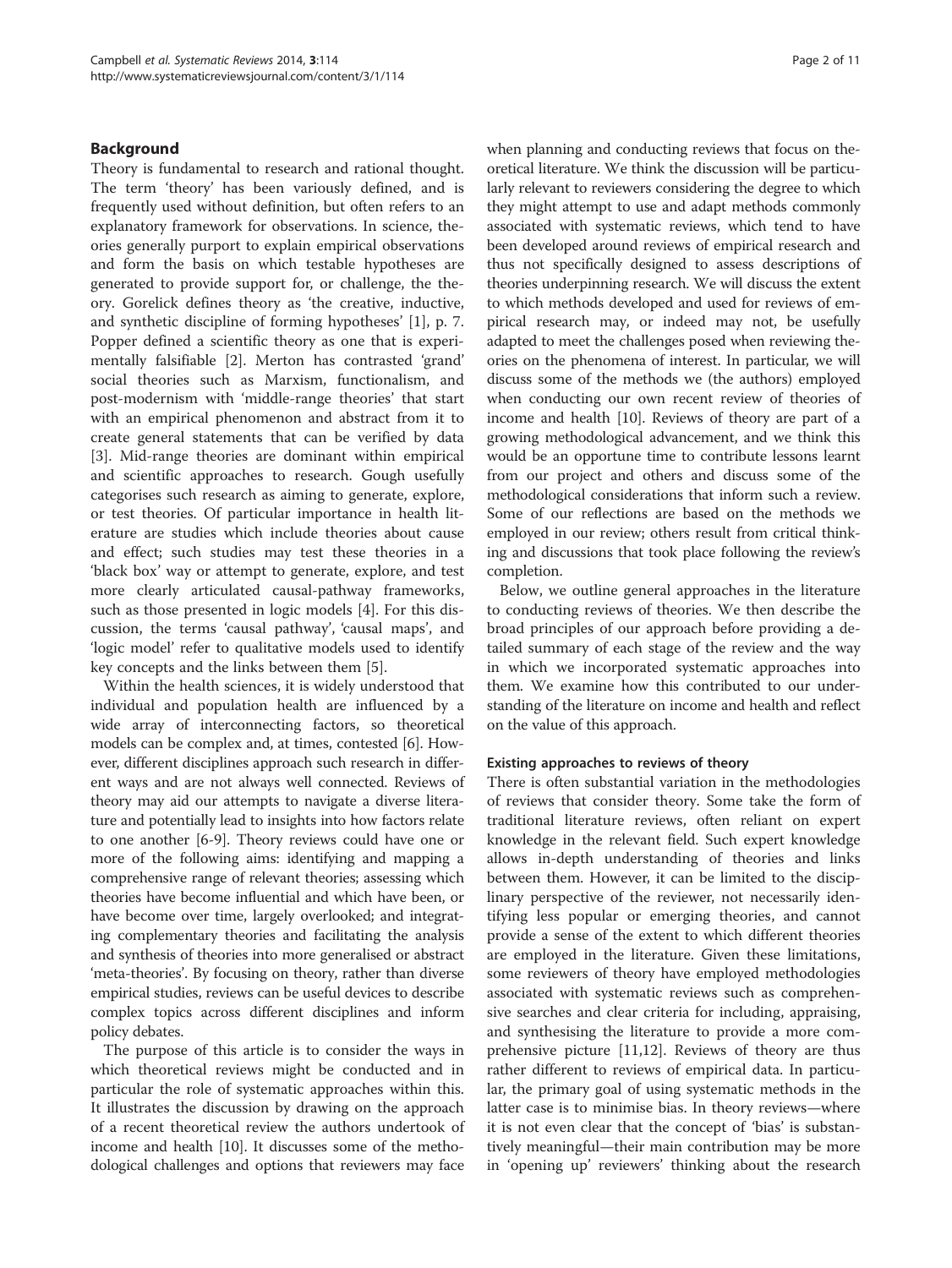topic and widening the potential space of hypothesis generation.

Often reviews of theory are conducted to assist reviewers involved in carrying out systematic reviews of intervention effectiveness. Realist review [[13,14\]](#page-10-0) is currently a key area of methodological development around the integration of theory into reviews of interventions. Realist reviews aim to draw out and test 'programme theories' about the causal pathways through which interventions work, in order to bring together evidence on effectiveness with data on implementation and context. In some cases, theory reviews may have relatively narrow inclusion criteria tied to theories about a specific intervention. However, narrow criteria do not necessarily lead to small-scale review. Two systematic reviews of theory conducted in relation to larger reviews are Baxter and Allmark's [[12](#page-10-0)] review of chest pain and medical assistance and Bonell et al.'s [\[11](#page-10-0)] review of theories on school environment and health: the former has a narrower research question with a search result of around 100 papers, but the latter entailed screening more than 62,000 papers.

A recent systematic review of interventions on crime, fear of crime, health, and the environment was preceded by a mapping broad review of theories that attempted to explain associations between these factors [[5\]](#page-10-0). The crime review used a pragmatic approach to searching and selecting literature and did not attempt to provide a comprehensive systematic review of all theories related to the topic. Rather, the theory review aimed to construct a coherent framework for integrating relevant theories, in order to contextualise and better understand the empirical data.

#### The income and health review of theory

We conducted a review of theories about causal relationships between income and health (see Additional file [1](#page-10-0) for brief description). Given the wide-ranging literatures across disciplines, and the contested nature of many debates, we felt that a systematic approach to the review would help shed light on the range of casual paths that had been posited. Our intention was to gain some of the benefits of applying systematic review methods to a review of theory, such as clarity, comprehensiveness, and transparency. By making the literature search as systematic and transparent as possible, a review can extend beyond researcher knowledge and disciplinary background [\[15](#page-10-0)]. Developing inclusion criteria and devising methods to uniformly capture data across included papers strengthens objectivity [\[15](#page-10-0)]. By the time the included papers have been assessed, it is hoped that the explicit methods used reduce subjectivity. Once the theories are gathered through the systematic searching, screening, and extracting, the interpretation of their content at the synthesis stage may be still be at risk of subjectivity.

Reviews of theory may be particularly valuable in seeking to develop a synoptic understanding of questions where a number of different disciplines overlap. In our recent review of theories describing pathways linking individual and family income to health [[10\]](#page-10-0), we included theories from public health, psychology, social policy, sociology, and economics, all of which have distinct traditions and vocabularies. In addition, many of the causal pathways between income and health described by these theories are long and complex. In cases such as these, syntheses of theory can help to produce new insights about complex fields by drawing together different paradigms and translating concepts between disciplines.

The techniques developed in the crime theory review were adapted by the authors of the present article for a review of theories linking income to health across the lifecourse [[10\]](#page-10-0). In the income and health review, an attempt was made to incorporate more techniques from systematic reviews, including *a priori* inclusion criteria, comprehensive electronic searching, and standardised data extraction. These methods were employed to capture theories from literature in disciplines with which we may have been less familiar. The methods used for our review are indebted to those developed by realist reviewers. However, our review focused less specifically on evaluating mid-range theories of the mechanisms and contexts of interventions and more on mapping and synthesising the whole landscape of theories around income, health, and the lifecourse. The resulting review was a methodological hybrid including elements of the earlier crime review, drawing on seminal literature to create a framework, and more standard systematic reviews. Below, we outline key review stages, illustrated by the methods used in the income and health review of theory. Challenges faced and tactics to address, these are described. The aim was to generate guidance and discussion of methods that may be useful when planning and conducting a review of theory.

# Methods

This article discusses some of the methodological issues we considered in developing the review and offers lessons learnt from our experiences. It examines the stages of a systematic review in relation to how they could be adapted for a review of theory. The issues arising and the approaches taken in the review of theories in income and health are considered, drawing on the approaches of other reviews of theory.

#### Results and discussion

#### Developing the research question

An explicitly stated research question is a characteristic of systematic reviews that can be adopted for reviews of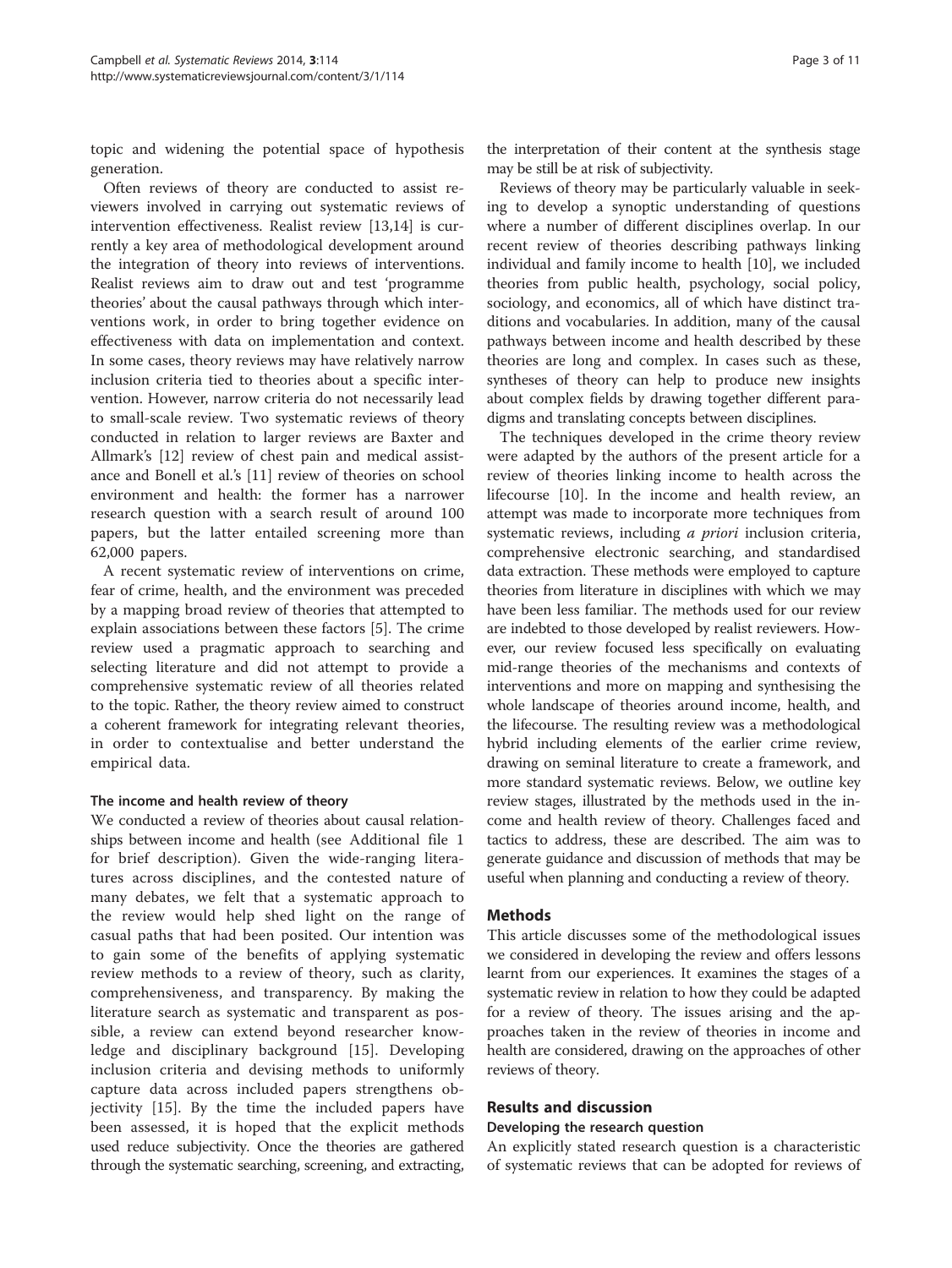theory. The question should be designed following consideration of what the end users will find useful, so consultations with potential end users may be part of the process [\[15\]](#page-10-0). As stated above, review questions can be broad or narrow in scope. A broad question may reflect the reviewers' aim to scope out and map a wide range of theories within a subject area. The purpose of this income and health review was to use theory as a tool to support a larger programme of work exploring the importance of income and other aspects of family resources in determining a wide range of health and social outcomes. In contrast, if the aim is to identify theories relating to a specific phenomenon or intervention, then a narrow question may be more appropriate. For example, the review of theories of behaviour change in limiting gestational weight gain [[16](#page-10-0)]; and in another review, Sherman et al. [\[17\]](#page-10-0) used self regulatory theory to examine psychological adjustment among male partners in response to women's cancer. Both these reviews of theory have a narrow topic, distinct from the broad scope of the income and health review.

# Assembling the team

Guidance for conducting a systematic review recommends gathering a team that includes an experienced reviewer, a subject specialist, and an information scientist with advanced knowledge of bibliographic search strategies [[15](#page-10-0)], p. 85; [[18](#page-10-0)]. For theory reviews, the role of the subject specialists and the stages at which their contribution is valuable may become particularly crucial. Besides helping to ensure that key papers within the field are identified for inclusion in the review, specialists can provide a detailed understanding of how different theories came to be developed, how one theory relates to another, and where the points of controversy lie. It may be useful to have input from more than one specialist if the scope of the review is multi-disciplinary or covers a subject area that is divided by rival theoretical 'camps'. Conducting the income and health review was aided by the team including members with experience of systematic reviews, theory reviews, and information science, as well as reviewers with backgrounds in lifecourse epidemiology, social policy, and economics. We also worked with an advisory group that included end users and researchers with a range of experience in social science research.

The degree of specialist input required will be influenced by the depth of analysis required. Reviews that aim to provide in-depth synthesis, including attempts to develop meta-theories, are likely to require greater specialist input than reviews that aim to scope the various theories in the literature. This echoes guidance for other types of review. For example, Cochrane's Qualitative and Implementation Methods group states that greater subject expertise is required to appraise the theoretical contributions made by qualitative research compared to that required simply to include or exclude relevant evidence [\[19\]](#page-10-0). Hence, the most appropriate team for any particular review will depend not only on the subject matter being reviewed, but also on the degree to which the review is intended primarily to be a scoping exercise or a more specialist theoretical analysis.

# Inclusion and exclusion

A priori inclusion and exclusion criteria are a mainstay of systematic reviews, helping to guide the literature search and ensure clear focus and transparency in the selection of studies. Frameworks for developing such criteria have been developed. For example, Cochrane advocates the use of criteria that specifies population, intervention, comparison, outcome, and study (PICOS) design. Qualitative reviewers have an alternative framework: sample, phenomenon of interest, design, evaluation, and research type (SPIDER) [[20](#page-10-0)]. No comparable frameworks currently exist for theory reviews. When conducting reviews of theory, the task of creating inclusion/ exclusion criteria can present challenges. First, the term 'theory' needs to be defined with enough precision to enable reviewers to consistently filter out papers that are insufficiently theoretical. Generic definitions, such as those highlighted at the beginning of this article, are conceptually helpful, but in practice, reviewers may find themselves struggling to decide whether a text is describing a theory or a hypothesis or speculation (and wondering how crucial these distinctions might be for the review). They may also struggle to find a consistent way of distinguishing a general discussion of issues from a more fully expounded theory. The decisions that were taken of includable theory during the income and health review were guided by screening for substantial hypothesis of exposure—mechanism—outcome and study design. We found considering papers in relation to these criteria a useful tool to clarify the theory content of papers, although we would emphasise that in this particular example it is theories of cause and effect that is being examined. Reviews of alternative types of theory would require alternative criteria.

A second challenge relates to the tension between having inclusion criteria that are specific enough to make the review practical and focused, but not so specific that key literature is excluded. Although this issue is not exclusive to reviews of theory, we found that a particular problem with the income and health theory review was that some of the most widely recognised theoretical texts did not originate from literature that focused on income, health, or lifecourse (i.e. not all three of these elements simultaneously) specifically. The Black Report [\[21\]](#page-10-0), for instance, continues to exert a huge influence on how researchers think about the causes of health inequalities,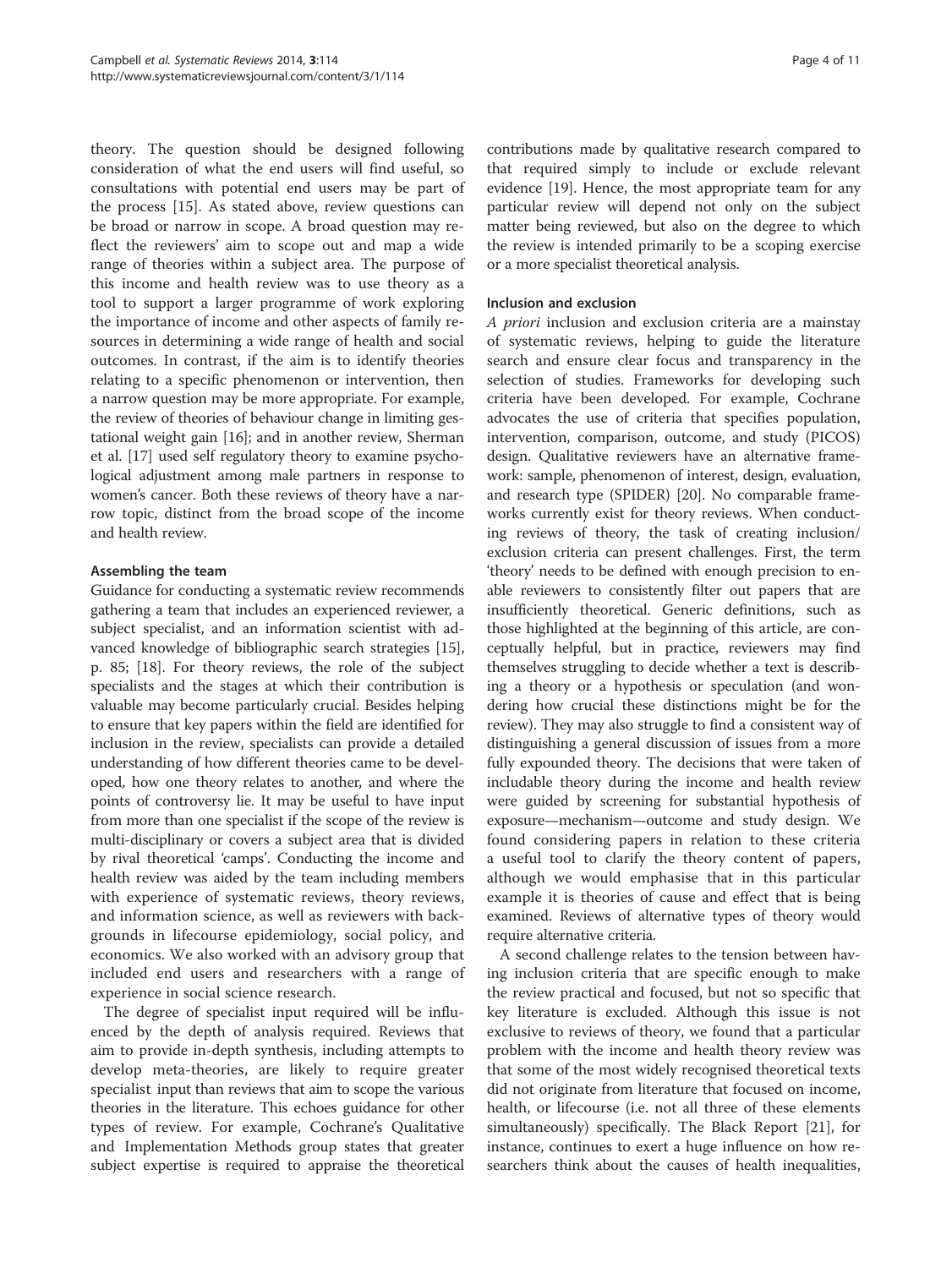and its theoretical framework can be seen to underpin some of the literature that was relevant to our review. However, the Black Report itself generally refers to the broader concept of socio-economic status rather than more specifically to the issue of income. We did not want to exclude the theoretical framework outlined in the Black Report nor did we want to open up our inclusion criteria so that it included all theories of socioeconomic status and health (to do so would have been an enormous undertaking).

One potential solution to both these challenges is to acknowledge that overly rigid a priori inclusion criteria may be less useful for theory reviews, whilst more subjective methods of selecting relevant studies may be more useful; what may be required is a careful balance between these approaches. In the income and health review we developed inclusion criteria in advance of the review but acknowledged that there could be some papers key to explaining relevant theories that might be missed and therefore we allowed reviewers some leeway to include papers that did not quite fit the criteria if deemed sufficiently relevant. Subjective appraisals for relevance should ideally be conducted independently by more than one reviewer reading each text and, if necessary, resolving disagreements through discussion and/or an additional reviewer's input. However, this process can be time consuming and resource intensive if a literature search has identified large numbers of potentially relevant papers. Another solution could be to use a second reviewer to independently check a random sample of included papers to verify that the criteria are being met consistently. Reviewers may also choose to modify inclusion criteria as the review progresses so that apparent gaps can be redressed and points of interest can be pursued in more detail [[18\]](#page-10-0). Whilst potentially useful, these 'solutions' all carry possible risks of their own related to subjective bias, transparency, size, scope, and manageability of the review.

Our own 'solution' to the challenge of determining inclusion criteria was a pragmatic combination of approaches. Two of the review authors (MB, FP) with expert knowledge of socio-economics and income-health literature were able to identify 'seminal' papers (key texts, widely regarded as theoretically influential within the field) which are often cited as making important advances in the understanding of how socio-economic factors and health are related. The number of papers included at that stage was small, but the inclusion criteria were broad in the sense that we included theories that considered socioeconomic status broadly rather than the narrow definition of income alone. From this review, we created a conceptual framework within which to structure a more in-depth review. A second stage of the review sought out wideranging literatures from different disciplines with theories

that related specifically to income, health, and lifecourse (or life stages). For this second stage, we developed  $a$ priori criteria which were modified slightly as the review progressed. In addition for this stage, we developed criteria for identifying theory based broadly on Pawson and Tilley's [\[22](#page-10-0)] concepts of context, mechanism, and outcome; although as noted above, the aim of our review was broader than most realist reviews and not focused on evaluation. To be included, a theory had to describe a causal association connecting income to health through a specific pathway or mechanism. More complex theories (e.g. those that involve multiple and multi-staged pathways and outcomes, feedback loops, contextual factors) were included if they involved the three core components of income, causal pathway or mechanism, and health outcome. Papers were excluded if they did not discuss theories at all or if they did not present theories containing all three of the core components. Papers were also excluded if the theoretical discussion was judged (subjectively) by reviewers to be cursory, for example, where a hypothesis or existing theory was briefly referred to or implied as part of a general discussion.

#### Searching

Literature searches for systematic reviews often incorporate formal electronic searches of subject-relevant research databases such as MEDLINE, EconLit, and PsycINFO. It is also good practice to include so-called 'hand searching' (a misnomer, as much of this searching is also electronic) techniques. Hand searching may include expert consultations, trawls through specific journals, checking the references of included studies, and seeing where included studies have themselves been cited (some databases such as Web of Knowledge and Scopus allow for this type of forward citation tracking) [[15](#page-10-0)], p. 104.

In our review of income and health, the aim of the electronic searches was to identify papers outwith our personal collections. The intentionally broad focus of the review question, combined with the vast amount of literature relating to income and health, resulted in our development of a two part electronic search strategy (see Additional file [2\)](#page-10-0). One focused on 'highly cited literature' and the other aimed to capture 'recent literature', although both employed the same search terms. The highly cited search was an attempt to identify the most influential theoretical work. This used electronic databases, SCOPUS and Web of Knowledge, which focus on high impact journals and may be used for citation tracking. The top 2,000 papers, ordered by number of citations, were taken from each database, on the assumption that the most highly cited papers were most likely to have been particularly influential. This search was repeated twice as we refined our search terms. Given the focus on highly cited papers, these searches tended to identify older papers. The 'recent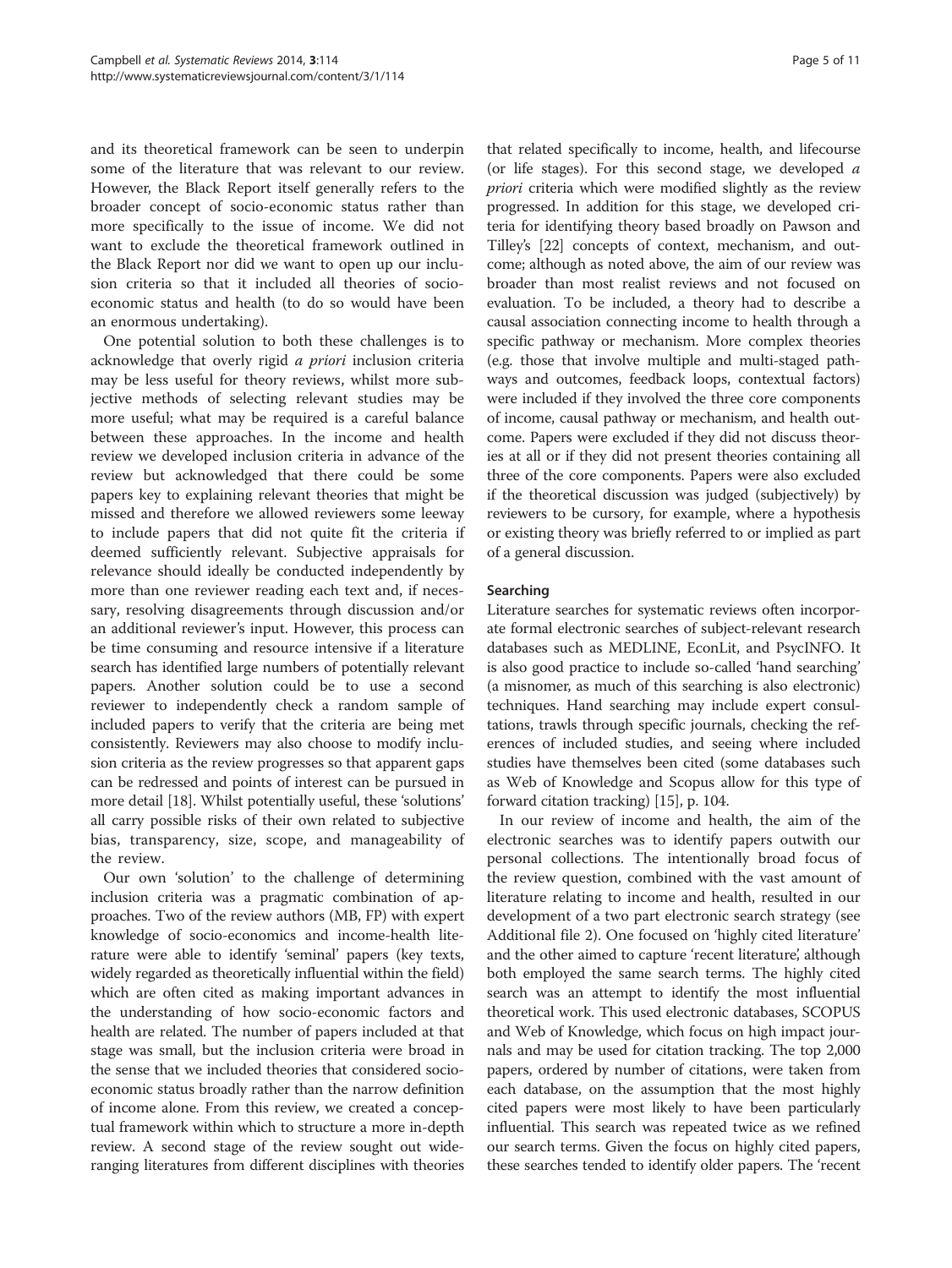literature' search was designed to be more specifically focused on identifying emerging theories from different disciplines. It focused on subject-specific databases from the fields of health sciences (such as epidemiology, medical sociology, health economics, health psychology, health geography, clinical sciences, public health), economics, political sciences, geography, and sociology. This search was limited to papers published within the past 10 years to identify more recent theories and those that have current application.

There are no well-tested search strategies for identifying theoretical literature. Our approach identified 5,021 papers; of these, 272 were employed in the review. Several of the authors had extensive collections of papers relevant to this study, referred to here as 'personal collection'. To satisfy our curiosity of the final contribution of the electronic and hand searching to the income and health review, we compared original search results prior to deduplication. For this exercise, we included personal collections and citation tracking as hand searching and the 'highly cited' and 'recent literature' electronic searches as electronic. The final proportions of these groups are shown in Figure 1. Of the papers finally included in the income and health review, 76% were identified solely through hand searching: of these, 64% were in the personal collections of subject specialists and 12% came from either forward or backwards citation tracking. The citation searching included tracking references from papers found through the electronic searches. The electronic bibliographic searches identified 12% of final inclusion papers (along with a further 12% of included papers that were found both through the electronic and hand-searching methods). Therefore, for the income and health review, we found that electronic bibliographic literature searches had limitations, with a large amount of effort yielding a relatively small proportion of the final fied by any of the other search strategies and hence were important to the aim of including multi-discipline literature. Citation tracking, both backwards and forwards, also resulted in useful literature being found, particularly for compiling our theoretical framework of how mechanisms interact to impact on health.

Whilst piloting our electronic search strategy, we developed and tested search terms to help us identify theoretical papers. We found that the string of terms 'theory or pathway or model or mechanism or review' (with truncations appropriate to specific databases) were useful for identifying papers that discussed theories. Nonetheless, when the terms for 'income', 'theory', and 'health' were checked separately and then combined, we also found that 17% of papers that we wanted to retrieve from our initial (and intentionally broad) electronic search did not include all of the terms in the title or abstract—and therefore would have been missed from any literature search that used that term as a filter; 8% had no term to identify theory in the title or abstract.

In other reviews, the searching process for relevant theory has been dependent on the search strategy for empirical evidence on the same topic. The theory-based review by Baxter and Allmark on chest pain and medical assistance was conducted on literature identified from a previous systematic review of empirical evidence. Hence, the reviewers focused on literature already searched and filtered [[12](#page-10-0)]. The review of theory on school environment and health combined searching for theory with the searches for relevant empirical studies [\[23](#page-10-0)]. Therefore, papers containing relevant theory were identified during the screening process of papers reporting empirical studies. A potential limitation of this approach is that it could omit publications that provided detailed theoretical discussions without presenting empirical data.

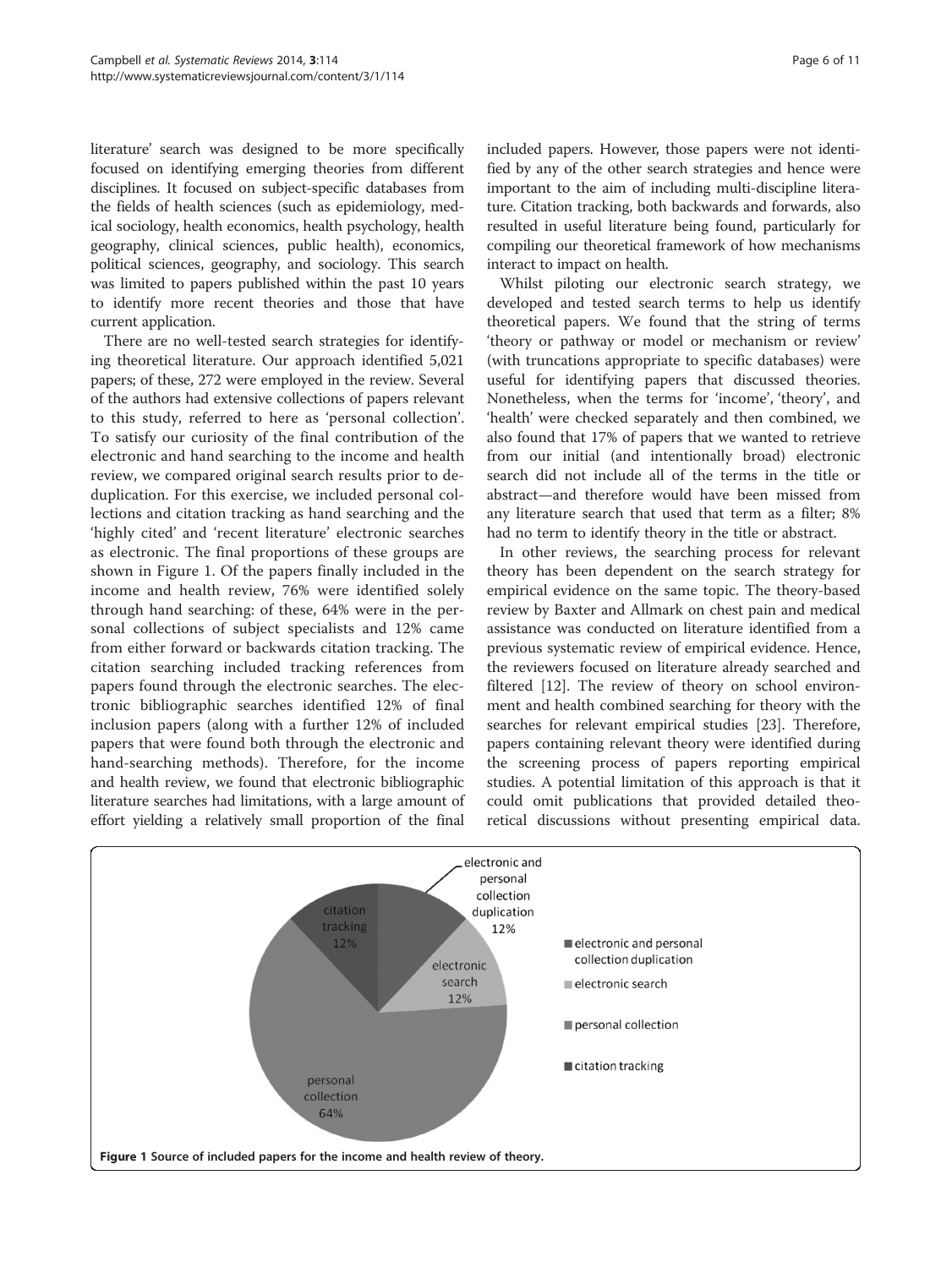Optimising the balance between search specificity and selectivity is a perennial problem for systematic reviewers. The challenges described here underline the need for multiple approaches, including formal electronic searches and hand searches, so that the strengths of one approach can help to compensate for the deficiencies of another whilst ensuring the reviewers' task is manageable. A consequence of the initial broad electronic searching for the income and health review was the time it took to screen over 5,000 papers. This was amplified by the fact that frequently the title and abstract gave no indication of whether there was any theoretical content and the full text had to be retrieved and screened. This is likely to be a feature of many reviews of theory and perhaps consideration has to be given to the following: achieving a balance between including search terms to limit the focus to papers including theory, with the risk of missing important texts; acknowledging a realistic timescale required for thorough searching and screening for relevant papers, with the possibility of a low 'hit' rate; or reconsider the objectives to establish whether a tighter focus is preferable.

# Data extraction

Reviewers have a number of options regarding how they select and extract data from included papers in such a way as to manage often substantial amounts of information and to aid synthesis. One option is to produce standardised extraction forms to help ensure that similar types of data are taken from each paper to facilitate cross-comparison. If the included documents are too heterogeneous to fit a standardised approach, or if the reviewers are looking to conduct more detailed qualitative analysis, an alternative approach is more useful. In systematic reviews of qualitative research, reviewers may work with whole texts rather than selected extracts, using ethnographic or other techniques to code and then analyse the data. Textual analysis software such as NVivo can be used to aid this process. If the reviewers feel they have a thorough knowledge of the papers, they may feel that formal data extraction and coding are unnecessary.

Reviewers of theory have a similar range of standardised and qualitative approaches to extracting data, and their choice may be determined on the purpose of the review (e.g. the extent of scoping or in-depth analysis) and their degree of familiarity with the material. As the income and health review combined an in-depth analysis of seminal literature with a broader scope of relevant theories, a combination of approaches was used. The analysis of the small number of key papers was conducted by subject specialists without a formal data extraction process. In contrast, the scoping part of the review led to the inclusion of 147 papers that were summarised using a data extraction form that we created in Microsoft Access specifically for the review (see Additional file [3](#page-10-0) for fields included). The extracted data were then coded into broader categories of theory relating to causal mechanisms from the review of seminal papers. Data were extracted by one reviewer, and a second reviewer independently extracted a sample of studies; results were compared and differences discussed to develop a common consistent approach.

#### Quality appraisal

For most systematic reviews, appraisals of the methodological quality of included evidence are a crucial stage that then enables reviewers to determine the strength of evidence and potential for bias relating to specific findings. Within evidence synthesis, in particular qualitative synthesis, there is discussion of whether it is appropriate to appraise the quality of studies and what form such appraisals might take [\[4](#page-10-0),[24](#page-10-0)]. Similarly, theoretical evidence cannot be appraised using the kinds of tools which have been developed for more conventional systematic reviews, most of which tend to focus on internal validity and study design. Some reviews have emphasised theories identified in empirical papers that were judged to be of high methodological quality [\[12\]](#page-10-0). However, study methodology and theoretical development are different areas of research demanding different skills and so it does not necessarily follow that high quality empirical methods necessarily occur alongside good or influential theories [[24](#page-10-0)]. It may be that the appraisal process helps to distinguish between papers presenting a theory based on flawed empirical study and papers presenting a comprehensively argued theory which fail to clearly report research methods.

Detailed appraisal of theories is likely to involve an inductive and subjective approach by researchers with a thorough knowledge of the field, rather than the use of standardised checklists (although one exception to this is the checklist devised by Bonell et al. [[23\]](#page-10-0)). Our income and health review did not include a standardised critical appraisal of the theories we included. In retrospect, it may have been useful to have attempted to grade theories by relevance to the review question and, possibly, by level of detail or originality, to help exclude studies that included relatively minor theoretical discussions or simply referred to the work of other theorists.

# Synthesis

Approaches to data synthesis will differ depending on the different aims of a review. Gough helpfully distinguishes between aggregative and configurative reviews the former generally focus on synthesising empirical papers and 'add up' their findings, whilst the latter aim to interpret and configure findings from existing literature to develop new understandings of existing research [\[4\]](#page-10-0). Theoretical reviews often lean more to configurative approaches but may also contain some aspects of aggregation depending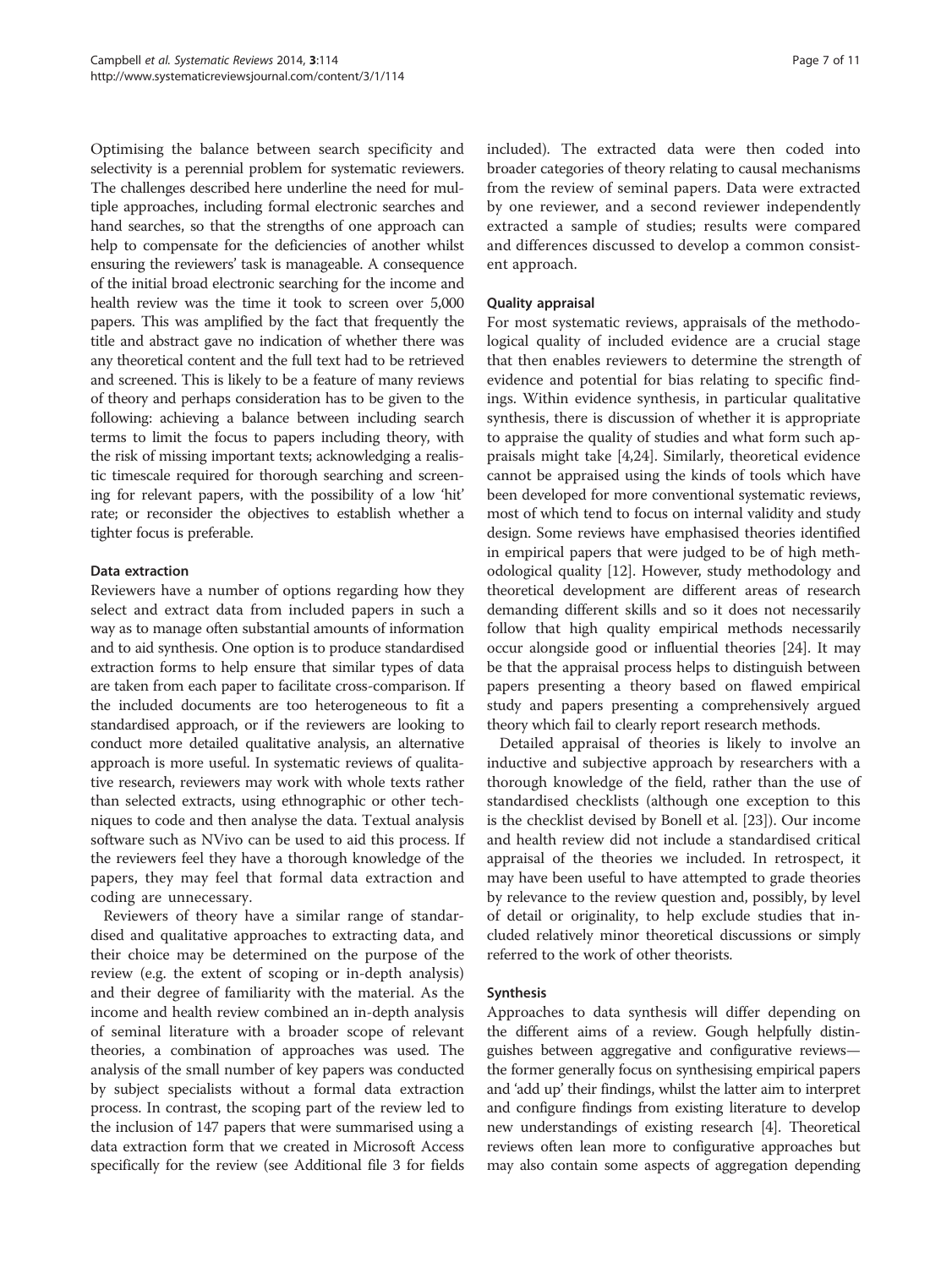on the aim. This results in different approaches to synthesis. Some reviews (e.g. Bonell et al. [[11](#page-10-0)]) have treated the individual theory as the unit of analysis, with a focus on constructing a typology of theories within an overarching picture of causal determinants. Others have an in-depth or configurative approach, for example, Lorenc et al. [[25\]](#page-10-0) aimed to analytically isolate specific causal or interpretive assertions from diverse theories and then to develop a causal 'map' of the interrelations between different factors.

However, there remain a number of unanswered questions around synthesis of theories, particularly whether diverse, complex, and potentially incommensurable conceptual vocabularies can be effectively integrated. A review of theory that attempted a more in-depth analysis could incorporate techniques developed for qualitative reviews, for example, from thematic synthesis [[26](#page-10-0)] or meta-ethnography [\[27](#page-10-0)]. The reviewers could attempt to distinguish between different orders of theory: those framed directly around specific data, those that result from an author's attempts to juxtapose pre-existing theories and/or ideological positions with empirical observations, and those resulting from the reviewers own reflections based on comparisons of the included literature. Broadly following the meta-ethnographical approach, reviewers could explore whether the relationship between different theories is reciprocal (i.e. the theories are mutually supportive) or refutational (i.e. the theories appear to contradict one another) or whether the theories can potentially form part of the same line of argument (e.g. by representing different stages along the same causal pathway) [\[27](#page-10-0)].

As has been noted, the income and health review was a hybrid that combined an expert review of key literature with a wider scope of relevant theoretical literature drawn from systematic searches. The seminal texts in the expert review were synthesised through a subjective process of induction by specialists who had immersed themselves in the literature. A key synthesising stage of the systematic searches was the interpretative collating of findings which was used to create a causal map and review the key concepts and relations that were believed to be important. Through an iterative process of checking between this mapping process and the themes we had developed from the systematic scoping literature, a framework of theoretical pathways between income and health was constructed.

The synthesis process used in the income and health review combined standardised and iterative elements. Guided by Baxter et al.'s [[6\]](#page-10-0) method of developing a conceptual framework, papers were scanned to extract descriptions of specific pathways/theories linking income to health. The extracted literature was organised by a coding framework: a typology of theories, developed iteratively in conjunction with the analysis of seminal texts. The extracted texts were then organised by themes emerging from the data within each theory type, drawing together similar theoretical pathways from differing disciplines including sociology, economics, public health, and psychology. Narrative synthesis techniques were used to scope, compare, and contrast the key theories that were identified and focused on: the definition of key concepts, hypothesised pathways, the range of contextual factors included in the model/theory, and the time sequencing of hypothesised influences and outcomes within the lifecourse. These methods are similar to the processes involved in thematic synthesis described by Thomas and Harden [\[26](#page-10-0)]. In retrospect, awareness that the synthesis process we undertook would concentrate entirely on qualitative techniques would have enabled us to adopt qualitative software and analysis methods at an early stage of the review. This may have made the data collection quicker and the synthesis more intuitive.

# **Conclusions**

In this article, we have discussed some of the methodological issues involved when conducting a review of theory, using examples from a recently conducted theoretical review of income and health. The article should be read as a discussion of what we learnt rather than an attempt at formal guidance. The aim has been to help provide a starting point for anyone considering their own review of theory to think about the possible purpose of their review and the methods that are most appropriate for that purpose. We suggest that there are a spectra of methods for conducting theory reviews that stretch from scoping out theories relating to a particular issue to in-depth analysis of key theoretical works with the aim of developing new, overarching theories and interpretations. The two types of approach are not mutually exclusive; the income and health review included elements of both. We think it may be useful at the outset of a review of theory to spend time considering whether the key aim of the review is to scope, to conduct in-depth analysis, or to combine both these aspects in the review. Identifying the type of review can clarify the most appropriate approach. Scoping reviews are more likely to require a more standardised approach to searching, inclusion and exclusion, and data extraction to help manage the potentially large numbers of studies that may be identified. However, in our experience, scoping reviews of theory also benefit from the flexibility and nuance that can come from more subjective and inductive processes. In-depth reviews of theory are likely to involve iterations and inductive processes throughout, and we have suggested that some of the concepts and techniques that have been developed for qualitative evidence synthesis can be usefully translated to theory reviews of this kind.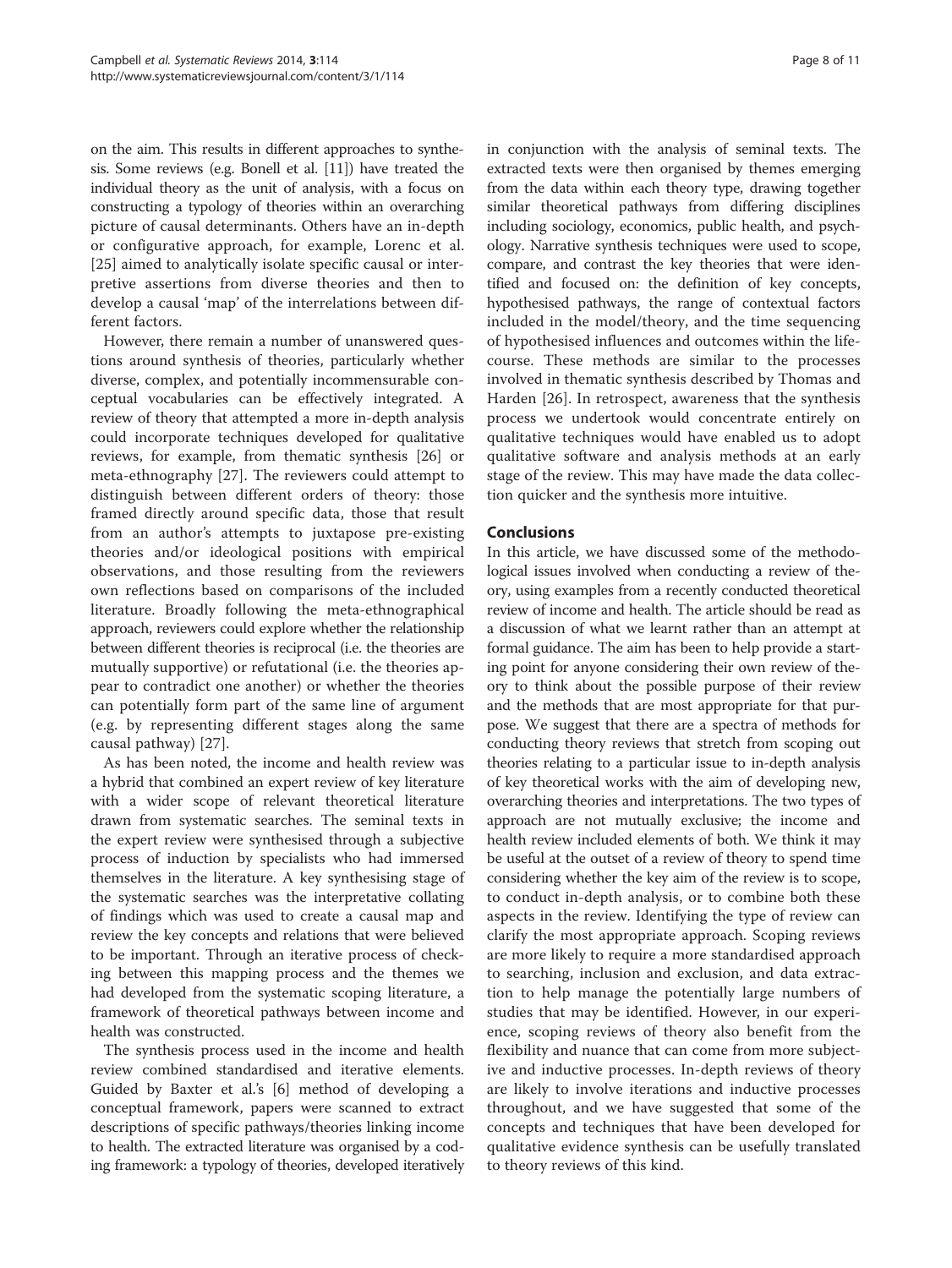Reflecting on our experience of conducting the review of theories on income and health, we feel that there were positive and negative aspects to the process. Table 1 summarises the main challenges we faced. Taking the time to grapple with defining and applying inclusion criteria was a process which helped clarify what we were looking for and how we wanted to use it. The systematic searching was extensive and laborious, and we found that it contributed only a small amount to the review in comparison with that found through personal libraries. However, those papers would have been omitted without the systematic search methods, probably reducing the scope of the review.

Our team of authors included members with substantial knowledge of the income and health topic; it is possible that conducting the review without access to this knowledge would make the systematic searching of far greater relevance. The team also included members with considerable experience in conducting systematic reviews. Although this had some advantages in terms of methodological expertise, we have tried to show here that systematic review methods are not always appropriate or may need to be adapted for theory reviews—and the reviewers need the confidence and flexibility to do this.

We suggested in the background above that systematic methods may be valuable in reviews of theory for two reasons: to complement the review team's existing expertise as a framework for hypothesis generation and to increase reliability in the synthesis. Our experience suggests that these benefits are real, in that the systematic approach helps to distance reviewers from commitments to particular perspectives. Nonetheless, reviewer expertise continued to define the interpretation of the theories and was also indispensable in searching.

Reviewers wondering which approach and methods would best suit them should consider the purpose of the review in terms of what would be most useful to end users. Furthermore, if reviews of theory are to be more common, their general utility requires greater consideration. At this stage in their development, there is an opportunity to pose searching questions about the uses and usefulness of such reviews. How would the focus and content alter depending on whether their main function was as an academic resource, as a support for decision

| Table 1 Challenges of applying systematic review methods to a review of theory |
|--------------------------------------------------------------------------------|
|--------------------------------------------------------------------------------|

| <b>Review stage</b> | <b>Systematic review</b>                                                                                                                                                              | Challenge for income-health review                                                                                                                 | Our resolution                                                                                                                                                                                                                                                                                                                                                                                                                                                              |
|---------------------|---------------------------------------------------------------------------------------------------------------------------------------------------------------------------------------|----------------------------------------------------------------------------------------------------------------------------------------------------|-----------------------------------------------------------------------------------------------------------------------------------------------------------------------------------------------------------------------------------------------------------------------------------------------------------------------------------------------------------------------------------------------------------------------------------------------------------------------------|
| Inclusion criteria  | Emphasis on setting a priori criteria<br>specifying population, intervention,<br>comparison, outcome, and study<br>(PICOS) design; or SPIDER [20] for<br>reviews of qualitative data. | Defining a theory. Subject-specific<br>inclusion criteria may exclude relevant<br>theories that originated in different<br>subject areas.          | To be included, a theory had to define a<br>mechanism linking financial resources and<br>health. Subject experts identified influential<br>theories that originated from other subject<br>areas.                                                                                                                                                                                                                                                                            |
| Literature search   | Generally strong focus on searches<br>of electronic bibliographic databases,<br>requiring clear search terms.                                                                         | Vast literature and intentionally<br>broad review question including<br>literature from different subject<br>areas, using different terminologies. | Review included multiple forms of both<br>formal electronic searches and hand<br>searches and citation tracking to follow<br>how theories develop and influence later<br>literature. This is less of an issue if the<br>search relates to a narrower review question,<br>e.g. focusing on a specific intervention<br>and its mechanism.                                                                                                                                     |
| Data extraction     | Standardised forms and software<br>(e.g. RevMan) available                                                                                                                            | Determining what information is<br>required to extract and how best<br>to extract this uniformly. Various<br>methods possible.                     | Developed a spreadsheet for extracting<br>data about theories from a large number of<br>included studies. This process could have<br>been improved by using qualitative methods<br>and software.                                                                                                                                                                                                                                                                            |
| Quality appraisal   | Appraisal of clear reporting of<br>empirical study methods to enable<br>assessment of potential biases,<br>and the generalisability of the<br>study results.                          | Tools developed for appraising<br>conventional systematic reviews<br>focus on internal validity and<br>study design.                               | The theory review did not include a<br>standardised critical appraisal of the theories.<br>In retrospect, it may have been useful to have<br>attempted to grade theories by relevance to<br>the review question and, possibly, by level<br>of detail or originality [23].                                                                                                                                                                                                   |
| Synthesis           | Various methods, including<br>meta-analysis of suitably<br>homogeneous data and narrative<br>synthesis to explore<br>heterogeneity between studies.                                   | Summarising theories rather<br>than empirical findings.                                                                                            | Interpretative collation of key concepts and<br>relations to create a causal map. Iterative<br>process of checking between this mapping<br>process and the themes emerging from the<br>data. Consideration of how competing<br>theories may be genuinely oppositional,<br>mutually inclusive, and/or represent different<br>links in a longer and more complex causal<br>chain (similar to meta-ethnographic concepts<br>of reciprocity, refutation, and line of argument). |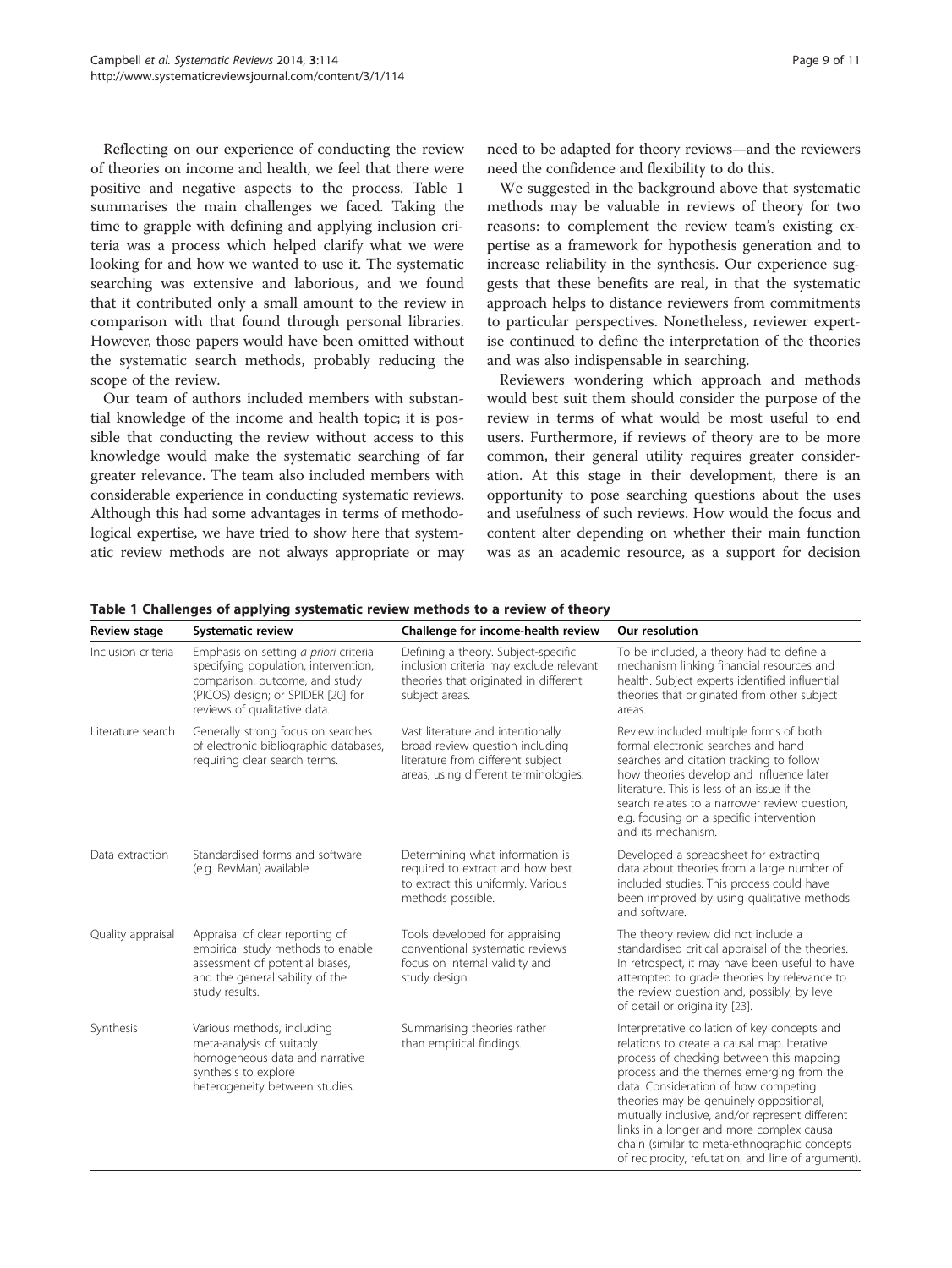<span id="page-10-0"></span>makers, or as a combination of the two? Do their findings genuinely advance our understanding of theory (e.g. by identifying overlooked theories, by showing how apparently rival theories relate to one another, or by aiding the generation of meta-theories)? Conversely, do they tend to reiterate theoretical viewpoints that are already well established (including, for example, the view that social phenomena are frequently 'complex')? Future work on this kind of synthesis will doubtless lead to a refinement of methods and can shed more light on the added value that can be obtained by reviewing theory.

# Additional files

[Additional file 1:](http://www.biomedcentral.com/content/supplementary/2046-4053-3-114-S1.doc) Purpose and methods for the income and health review [21,28-[30\]](#page-11-0). The review is on theories about causal relationships between income and health.

[Additional file 2:](http://www.biomedcentral.com/content/supplementary/2046-4053-3-114-S2.doc) Further details of income and health electronic literature searches. Details show development of a two part electronic search strategy.

[Additional file 3:](http://www.biomedcentral.com/content/supplementary/2046-4053-3-114-S3.doc) Data extraction for the income and health review [\[30-41](#page-11-0)]. List shows the details collected from the papers included in the systematic search.

#### Competing interests

The authors declare that they have no competing interests.

#### Authors' contributions

MC and ME wrote the first draft of this article, with MB and TL contributing to drafting. All authors contributed to revising the manuscript and approved the final draft. All authors were involved in developing and conducting the income health review of theory.

#### Acknowledgements

MC was funded on the income and health review of theory by the Joseph Rowntree Foundation. At the time of the review, LB, ME and CF were funded by the UK Medical Research Council/Chief Scientist Office Evaluating the Health Effects of Social Interventions programme (MC\_UU\_12017/4), and MC is currently funded by this programme; MB and FP were funded by the Social Patterning of Health over the Lifecourse programme (MC\_UU\_12017/7) at the MRC/CSO Social and Public Health Sciences Unit, University of Glasgow. Mark Petticrew, London School of Hygiene and Tropical Medicine, was a co-author of the income and health review of theory and provided helpful comments on an earlier draft of this article.

#### Author details

<sup>1</sup>MRC/CSO Social and Public Health Sciences Unit, University of Glasgow, Glasgow, UK. <sup>2</sup>NHS NIHR School of Public Health Research, London School of Hygiene & Tropical Medicine, London, UK. <sup>3</sup>STEaPP, University College London, London, UK. <sup>4</sup> Centre of Excellence in Intervention and Prevention Science, Melbourne, Australia. <sup>5</sup>Institute for Social and Economic Research, University of Essex, Colchester, UK.

#### Received: 22 May 2014 Accepted: 24 September 2014 Published: 13 October 2014

#### References

- Gorelick R: What is theory? Ideas EcolEvol 2011, 4:1-10.
- 2. Popper K: The Logic of Scientific Discovery. London: Routledge; 1959.
- 3. Merton RK: Social Theory and Social Structure. New York: Free Press; 1968.
- Gough D, Thomas J, Oliver S: Clarifying differences between review designs and methods. Syst Rev 2012, 1:28.
- 5. Lorenc T, Petticrew M, Whitehead M, Neary D, Clayton S, Wright K, Thomson H, Cummins S, Sowden A, Renton A: Crime, fear of crime and mental health:
- 6. Baxter S, Killoran A, Kelly MP, Goyder E: Synthesizing diverse evidence: the use of primary qualitative data analysis methods and logic models in public health reviews. Public Health 2010, 124:99–106.
- Tugwell P, Petticrew M, Kristjansson E, Welch V, Ueffing E, Waters E, Bonnefoy J, Morgan A, Doohan E, Kelly MP: Assessing equity in systematic reviews: realising the recommendations of the Commission on Social Determinants of Health. BMJ 2010, 341:c4739.
- 8. Anderson LM, Petticrew M, Rehfuess E, Armstrong R, Ueffing E, Baker P, Francis D, Tugwell P: Using logic models to capture complexity in systematic reviews. Res Synth Methods 2011, 2:33–42.
- 9. Lorenc T, Pearson M, Jamal F, Cooper C, Garside R: The role of systematic reviews of qualitative evidence in evaluating interventions: a case study. Res Synth Methods 2012, 3:1-10.
- 10. Benzeval M, Bond L, Campbell M, Egan M, Lorenc T, Petticrew M, Popham F: How does Money Influence Health? York: Joseph Rowntree Foundation; 2014.
- 11. Bonell CP, Fletcher A, Jamal F, Wells H, Harden A, Murphy S, Thomas J: Theories of how the school environment impacts on student health: systematic review and synthesis. Health Place 2013, 24:242–249.
- 12. Baxter S, Allmark P: Reducing the time-lag between onset of chest pain and seeking professional medical help: a theory-based review. BMC Med Res Methodol 2013, 13:15.
- 13. Pawson R, Greenhalgh T, Harvey G, Walshe K: Realist synthesis: an Introduction. ESRC Research Methods Programme Manchester: University of Manchester; 2004.
- 14. Pearson M, Chilton R, Woods HB, Wyatt K, Ford T, Abraham C, Anderson R: Implementing health promotion in schools: protocol for a realist systematic review of research and experience in the United Kingdom (UK). Syst Rev 2012, 1:48.
- 15. Petticrew M, Roberts H: Systematic reviews in the social sciences: A Practical Guide. Oxford: Blackwell; 2006.
- 16. Hill B, Skouteris H, Fuller-Tyszkiewicz M: Interventions designed to limit gestational weight gain: a systematic review of theory and meta-analysis of intervention components. Obes Rev 2013, 14(6):435–450.
- 17. Sherman KA, Kasparian NA, Mireskandari S: Psychological adjustment among male partners in response to women's breast/ovarian cancer risk: a theoretical review of the literature. Psycho-Oncology 2010, 19:1–11.
- 18. Bambra C: Real world reviews: a beginner's quide to undertaking systematic reviews of public health policy interventions. J Epidemiol Community Health 2011, 65:14–19.
- 19. Hannes K: Critical appraisal of qualitative research. In Supplementary Guidance for Inclusion of Qualitative Research in Cochrane Systematic Reviews of Interventions. Edited by Noyes J, Booth A, Hannes K, Harden A, Harris J, Lewin S, Lockwood C. The Cochrane Collaboration Qualitative and Implementation Methods Group; 2011. [http://cqim.cochrane.org/](http://cqim.cochrane.org/supplemental-handbook-guidance) [supplemental-handbook-guidance.](http://cqim.cochrane.org/supplemental-handbook-guidance)
- 20. Cooke A, Smith D, Booth A: Beyond PICO: the SPIDER tool for qualitative evidence synthesis. Qual Health Res 2012, 22:1435–1443.
- 21. Department of Health and Social Security: Inequalities in Health: Report of a Working Group, Chaired by Sir Douglas Black. London: DHSS; 1980.
- 22. Pawson R, Tilley N: Realistic Evaluation. London: Sage Publications Ltd; 1997. 23. Bonell C, Jamal F, Harden A, Wells H, Parry W, Fletcher A, Petticrew M, Thomas J, Whitehead M, Campbell R, Murphy S, Moore L: Systematic review of the effects of schools and school environment interventions on health: evidence mapping and synthesis. Public Health Res 2013, 1. doi:10.3310/phr01010.
- 24. Campbell R, Pound P, Morgan M, Daker-White G, Britten N, Pill R, Yardley L, Pope C, Donovan J: Evaluating meta-ethnography: systematic analysis and synthesis of qualitative research. Health Technol Assess 2011, 15:43.
- 25. Lorenc T, Clayton S, Neary D, Whitehead M, Petticrew M, Thomson H, Cummins S, Sowden A, Renton A: Crime, fear of crime, environment, and mental health and wellbeing: mapping review of theories and causal pathways. Health Place 2012, 18:757–765.
- 26. Thomas J, Harden A: Methods for the thematic synthesis of qualitative research in systematic reviews. BMC Med Res Methodol 2008, 8:45.
- 27. Noblit GW, Hare RD: Meta-ethnography: Synthesizing Qualitative Studies. London: Sage Publications Inc; 1988.
- 28. Whitehead M: The health divide. In Inequalities in Health: the Black Report and the Health Divide. edn. Edited by Townsend P, Whitehead M, Davidson N. London: Penguin; 1992:213.